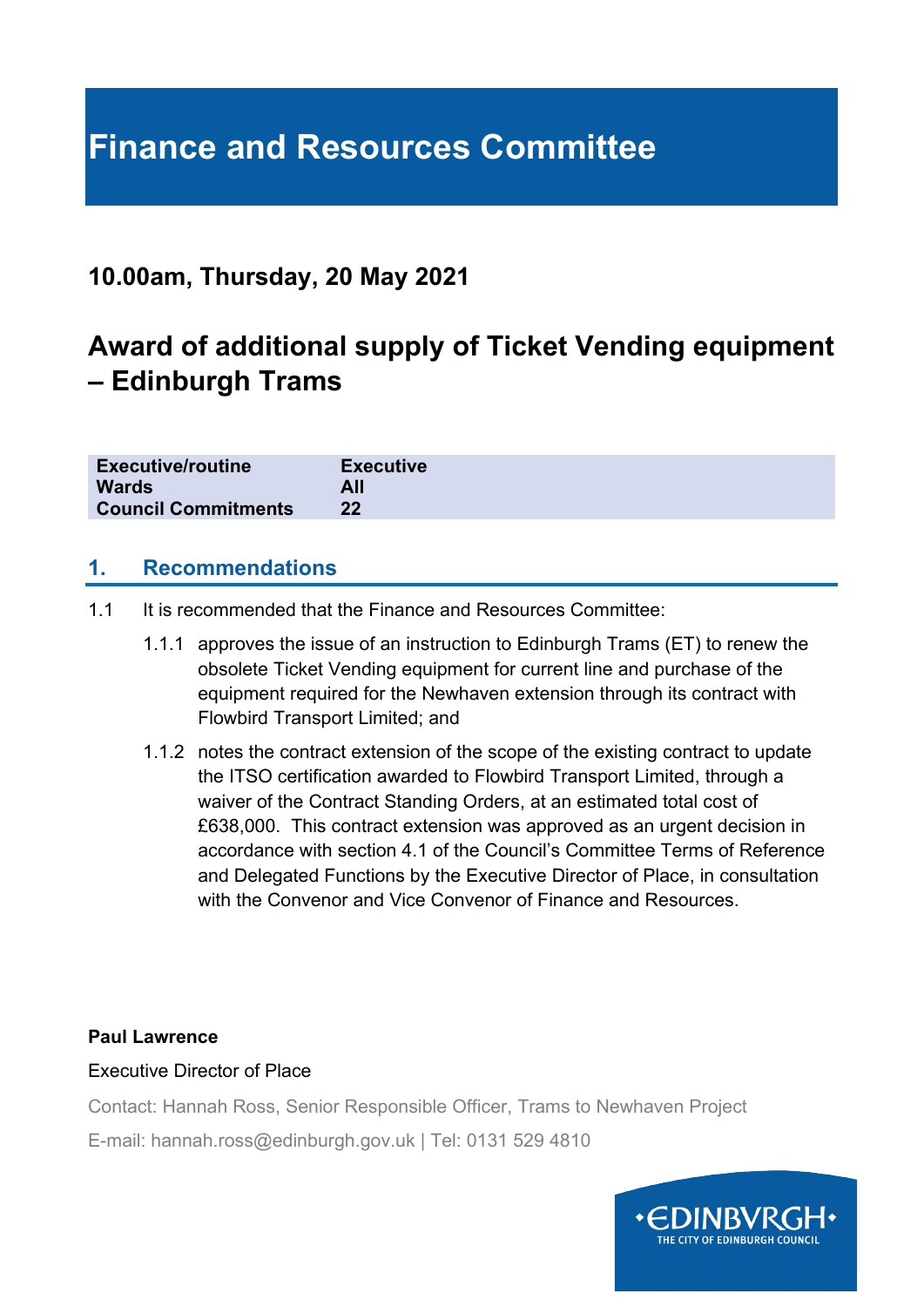# **Report**

## **Award of contract for Ticket Vending equipment – Edinburgh Trams**

### **2. Executive Summary**

- 2.1 This report seeks approval to issue an instruction to ET to procure the renewal of the obsolete Ticket Vending equipment on the Edinburgh tram line and to procure new Ticket Vending equipment for the line to Newhaven by awarding a modification to the existing contract with Flowbird Transport Limited.
- 2.2 Finally, this report asks committee to note the contract extension of the scope of the existing contract to update the ITSO certification awarded to Flowbird Transport Limited, through a waiver of the Contract Standing Orders, at an estimated total cost of £638,000. This contract extension was approved as an urgent decision in accordance with section 4.1 of the Council's Committee Terms of Reference and Delegated Functions by the Executive Director of Place, in consultation with the Convenor and Vice Convenor of Finance and Resources. It should be noted that this contract extension was awarded prior to the novation of the Flowbird Transport Limited contract to Edinburgh Trams, and was therefore awarded by the Council to Flowbird Transport Limited.

## **3. Background**

- 3.1 The Council owns the tram equipment and infrastructure required to operate the tram line from the Airport to York Place. ET operates that equipment and infrastructure to deliver tram services under an Operations and Maintenance contract between the Council and ET.
- 3.2 The Council is responsible for the renewal of the tram equipment and infrastructure, which takes place when required including when the equipment and infrastructure is beyond economic repair. The ticketing equipment for the tram line from the Airport to York Place has reached obsolescence and needs to be replaced. Ticketing equipment is also required for the section of line from York Place to Newhaven on opening. Therefore, the procurement of a single line solution has been developed.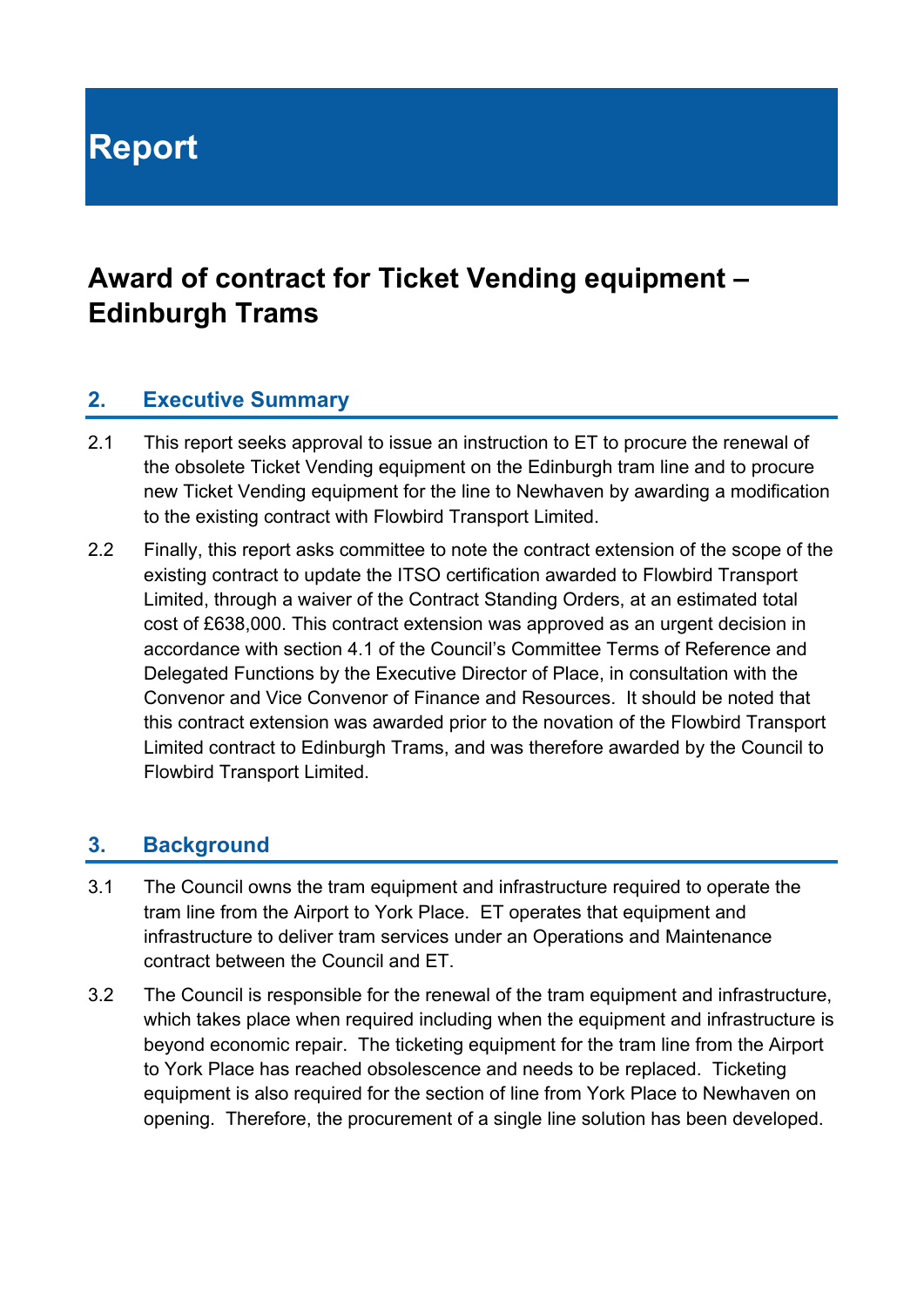## **4. Main report**

#### **Requirement for renewal**

- 4.1 The Council approved the award of contract for provision of ticketing equipment on the tram line from the Airport to York Place to Flowbird Transport Limited (then known as Parkeon Transit Limited) ("Flowbird") on [13 December 2012.](https://democracy.edinburgh.gov.uk/Data/City%20of%20Edinburgh%20Council/20121213/Agenda/item_no_86_-_edinburgh_tram_-_award_of_ticket_vending_contract.pdf#search=%22parkeon%22) The contract was for provision of ticketing equipment and for maintenance of the ticketing equipment for a period of five years. Since then maintenance has continued to be provided by Flowbird on an annual basis.
- 4.2 The current equipment including platform validators, handhelds and back office will be obsolete by 21st November 2021 due to expiry of the ITSO certification so will need to be upgraded. ITSO concessionary products are facilitate the Scottish National Concessionary Travel Scheme.
- 4.3 The line to Newhaven is scheduled to open for revenue service in Spring 2023. Ticketing equipment is needed to be available on that date and the same ticketing system should be available across the full line from Airport to Newhaven for ease of operation, maintenance and passenger use.

#### **Objectives of renewal**

- 4.4 A series of objectives were identified in developing the scope for the renewal of the Ticketing Vending equipment, working with ET. Those are:
	- 4.4.1 resolve system obsolescence and achieve ITSO compliance so that concessionary ticketing is supported and revenues are not impacted;
	- 4.4.2 support ET's revised operating strategy to reflect usage through providing more platform validators. A separate exercise has already been undertaken to identify the number of Ticket Vending Machines (TVMs) and platform validators (PVs) required at each tram stop. The analysis, based on usage and expected demand, shows the number of TVMs and PVs to be relocated and the quantity of the new PVs to be procured and installed;
	- 4.4.3 functionality of new systems must meet or exceed existing system performance requirements and enhanced features to offer better operational flexibility;
	- 4.4.4 contactless Model 2 Pay-as-you-go (PAYG) Account Based Ticketing (Tap Tap Tram) to mirror existing capping functionality on Lothian Buses and integrate with Lothian Buses back office to provide capping across Edinburgh services;
	- 4.4.5 ET accepts the Ridacard scheme which is a Flowbird product owned and hosted by Lothian Buses. Approximately 15% of ET patronage is through Ridacard, based on 2019 figures. The Ridacard product is a season ticket configured to provide concessionary fares for frequent and or multimodal use or students etc. This season ticket product will still be required by both Lothian Buses and ET moving forward and continued access to the Ridacard scheme is therefore an objective of the renewal; and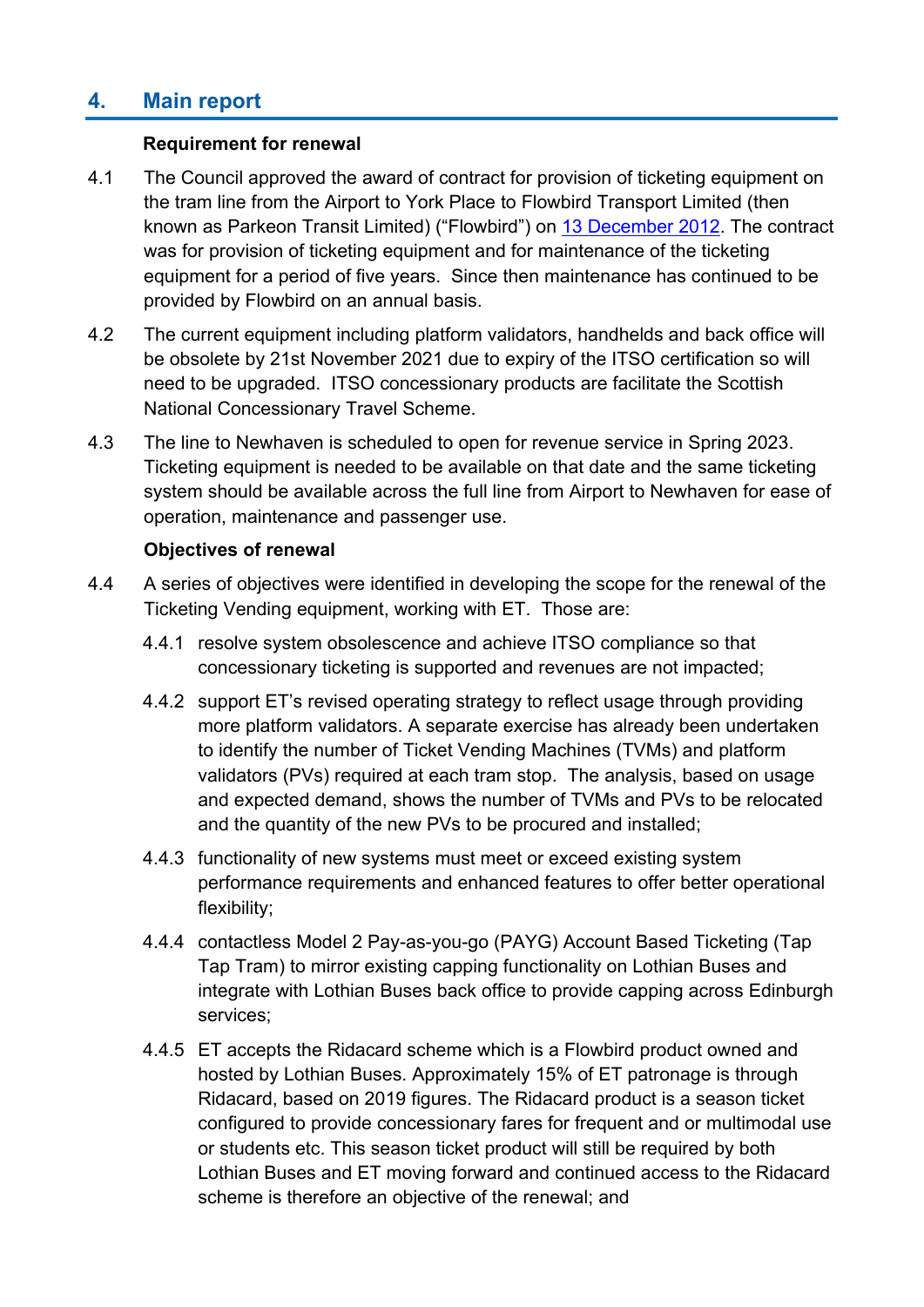4.4.6 delivery timescales are driven by the need to address the obsolescence of the existing solution and to ensure systems are in place for the open for revenue service of the Trams to Newhaven project.

It should be noted that the objectives of renewal include interface with Lothian Buses both in terms of back office functionality and access to the Ridacard system. Lothian have projected that their ticketing system is likely to be due for replacement in 2024 or 2025. In order for an interface to be maintained they would also have to take account of the interface with ET as part of their future procurement.

#### **Routes to market**

- 4.5 Legal and technical advice was taken on how best to meet these objectives. A technical note was provided by Atkins which considered that an open procurement could introduce technical challenges and risk. They considered that to meet the needs of the Trams to Newhaven project and address the identified the Council objectives, the most appropriate package would be a single integrated back office solution that replaces the existing ET back office functionality, is ITSO compliant, supports contactless payments and has the capacity to be integrated with other modes, including Lothian Buses' back office solution. Using Flowbird as the supplier through single source, provides the most appropriate, short term technical option. They noted that the technical proprietary nature of the existing systems and products would require extension or integration which would have to be performed primarily by Flowbird. Therefore, the introduction of an alternate supplier could introduce technical and commercial complexity with significant delays, duplication of services and costs.
- 4.6 The Council took legal advice on the basis of the technical advice note, and a compliant route to market by modifying the existing Flowbird Contract pursuant to Regulation 86(1)(b) of the Utilities Contracts (Scotland) Regulations 2016 was identified.
- 4.7 Therefore, it is considered that a single source with Flowbird represents the optimal approach for this renewal.

#### **Contractual position**

- 4.8 The existing contract with Flowbird was novated to ET on 30 April 2021 in line with the transfer of maintenance responsibility for the tram line to ET. Therefore, the extension to the existing contract will be awarded to Flowbird by ET, with an identical instruction issued by the Council to ET under their operations and maintenance contract to procure the renewal. The Council will then manage ET under the operations and maintenance contract to ensure that the renewal is delivered.
- 4.9 It would be possible for the Council to award a contract directly to Flowbird for the renewals element (as opposed to instructing ET to utilise its contract with Flowbird). However, considering that would introduce an additional interface between the renewals work and the operational tramline, and also an additional interface between the renewals work and ongoing maintenance, that approach is not recommended.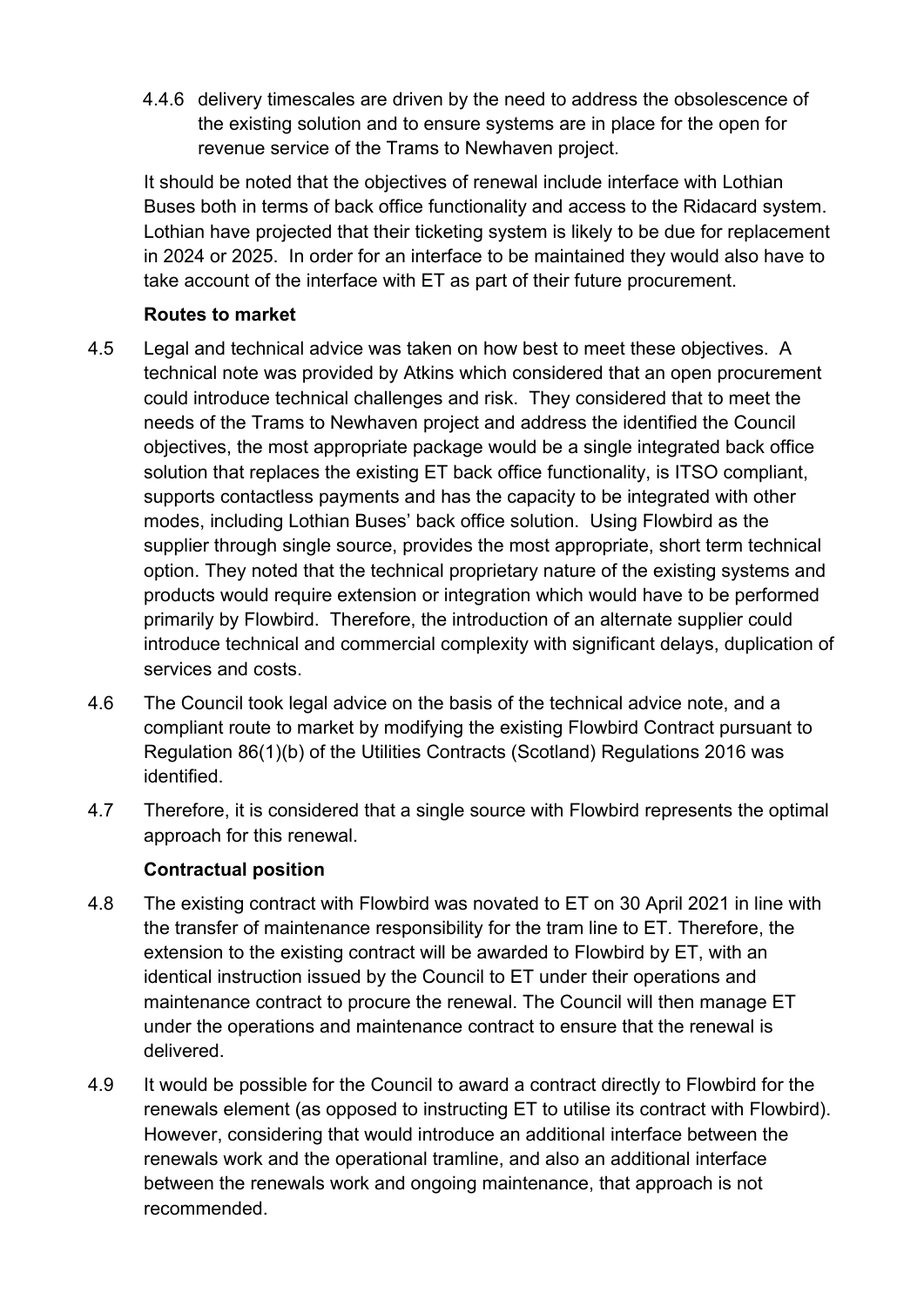#### **Approval under urgency**

4.10 Separately, in order to ensure that the timescale of 21 November 2021 for ITSO certification could be met, and taking into account the lead in timescales advised by Flowbird, a request was made to the Executive Director of Place under section 4.1 of the Council's Committee Terms of Reference and Delegated Functions, that the scope of the existing contract with Flowbird be extended to allow them to commence the work required to update the ITSO certificate by 21 November 2021. This approval was given in consultation with the Convener and Vice Convener of the Finance and Resources Committee and the contract amendment issued to Flowbird for the sum of £638,000. This award was made by the Council prior to the novation of the contract to ET and therefore the instruction was given by the Council direct to Flowbird, utilising the existing contract. Following completion of the novation ET will now manage delivery of this aspect of the works package, and ET will be managed by the Council as noted above.

### **5. Next Steps**

- 5.1 Subject to committee approval, an instruction will be issued by the Council to ET instructing them to procure the required renewals from Flowbird.
- 5.2 Following the award of the contract, Council officers from the public transport team and the Trams to Newhaven Project will work with ET and Flowbird to implement the required renewals and maintenance packages.
- 5.3 The Public Transport team will ensure that effective contract management is delivered throughout the lifecycle of the Contract, in accordance with the Council's contract management framework and with the support of the Contracts and Grants Management Team, as necessary.

## **6. Financial impact**

- 6.1 The cost of procuring the renewal totals £1,740,000 of this sum, £990,000 is paid for from the public transport tram renewal budget and £750,000 from the Trams to Newhaven project budget. This split represents the pro rata cost of delivering the renewal between the existing tram line and the line to Newhaven. The cost of the approval under urgency contained at 4.10 is included within this sum.
- 6.2 There is provision in each budget for the sums due to be paid and the renewal can be delivered without pressure on other budgets.
- 6.3 In procuring the renewal passengers will have access to a greater range of ticketing payment options, and the ability to cap their tram ticket costs in the same way currently available on Lothian Buses and ultimately would have the equipment to facilitate multimodal capping at a point in time. As noted above, this approach relies on Lothian Buses taking account of the ET system at the time of their renewal.